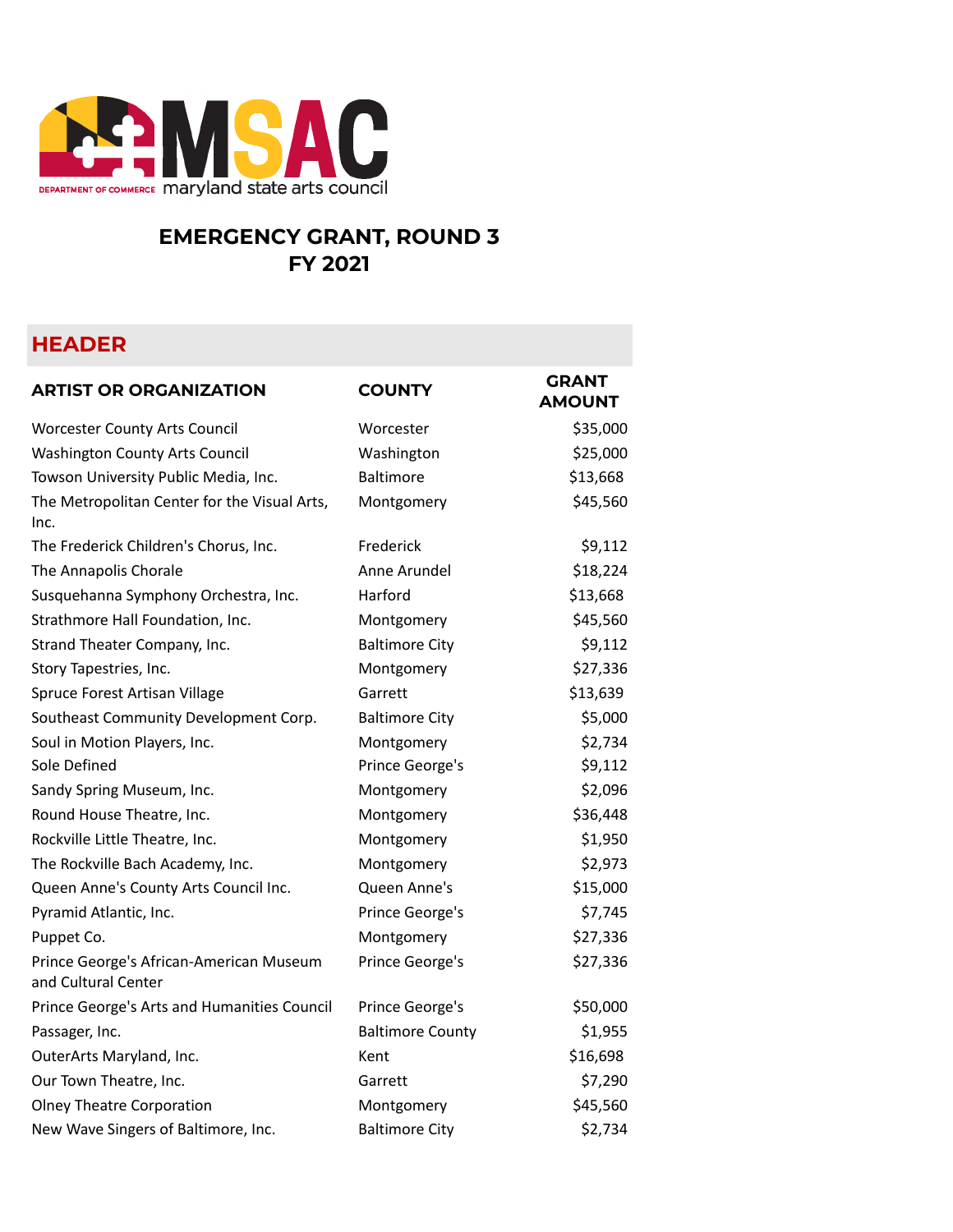| New Orchestra of Washington                                                           | Montgomery            | \$8,474  |
|---------------------------------------------------------------------------------------|-----------------------|----------|
| Muse 360, Incorporated                                                                | <b>Baltimore City</b> | \$13,668 |
| Montgomery County Government (Silver<br>Spring Arts & Entertainment District)         | Montgomery            | \$2,500  |
| Montgomery County - Wheaton Arts &<br><b>Entertainment District</b>                   | Montgomery            | \$7,500  |
| Misako Ballet Company                                                                 | Howard                | \$4,629  |
| Maryland Youth Ballet, Inc.                                                           | Montgomery            | \$4,556  |
| Maryland Theatre Association, Inc.                                                    | Washington            | \$9,112  |
| Lyrica Classic Entertainment, Inc.                                                    | Baltimore             | \$7,977  |
| Lyrics Foundation, Inc.                                                               | <b>Baltimore City</b> | \$9,112  |
| Lights, Camera, Action Productions Inc.                                               | Harford               | \$456    |
| Le Mondo, Inc.                                                                        | <b>Baltimore City</b> | \$9,112  |
| Kolot Halev, Inc.                                                                     | Montgomery            | \$5,467  |
| Koenig Private Foundation                                                             | Calvert               | \$36,448 |
| Iron Crow Theatre Company, Inc.                                                       | <b>Baltimore City</b> | \$7,768  |
| Interact Story Theatre Education Association,<br>Inc.                                 | Montgomery            | \$4,556  |
| Inner Arbor Trust, Inc.                                                               | Howard                | \$1,822  |
| Imagination Stage, Inc.                                                               | Montgomery            | \$45,560 |
| Hippodrome Foundation, Inc.                                                           | <b>Baltimore City</b> | \$4,556  |
| Harford County Public Library (Harford County<br><b>Cultural Arts Advisory Board)</b> | Harford               | \$25,000 |
| Handel Choir of Baltimore                                                             | <b>Baltimore</b>      | \$4,556  |
| Hamilton Arts Collective, Inc.                                                        | <b>Baltimore City</b> | \$4,283  |
| Greater Baltimore Cultural Alliance                                                   | <b>Baltimore City</b> | \$13,668 |
| <b>Glorystar Music Education and Cultural</b><br>Foundation, Inc.                     | Montgomery            | \$1,822  |
| Glen Echo Park Partnership for Arts and<br>Culture, Inc.                              | Montgomery            | \$45,560 |
| Germantown Cultural Arts Center, Inc.                                                 | Montgomery            | \$18,224 |
| Frederick Symphony Orchestra, Inc.                                                    | Frederick             | \$13,668 |
| Frederick Regional Youth Orchestra, Inc.                                              | Frederick             | \$6,378  |
| <b>Frederick Arts Council</b>                                                         | Frederick             | \$50,000 |
| Flying V, Ltd.                                                                        | Montgomery            | \$9,112  |
| <b>Endangered Species Theatre Project</b>                                             | Frederick             | \$4,465  |
| <b>Embassy Theatre Corporation</b>                                                    | Alleghany             | \$6,378  |
| Downtown Columbia Arts and Culture<br>Commission, Inc.                                | Howard                | \$5,467  |
| Dorchester Center for the Arts, Inc.                                                  | Dorchester            | \$6,000  |
| Docs in Progress, Inc.                                                                | Montgomery            | \$7,973  |
| Deer Creek Chorale                                                                    | Harford               | \$24,352 |
| <b>Fells Point Creative Alliance</b>                                                  | <b>Baltimore City</b> | \$36,448 |
| Create Arts Center, Inc.                                                              | Montgomery            | \$27,336 |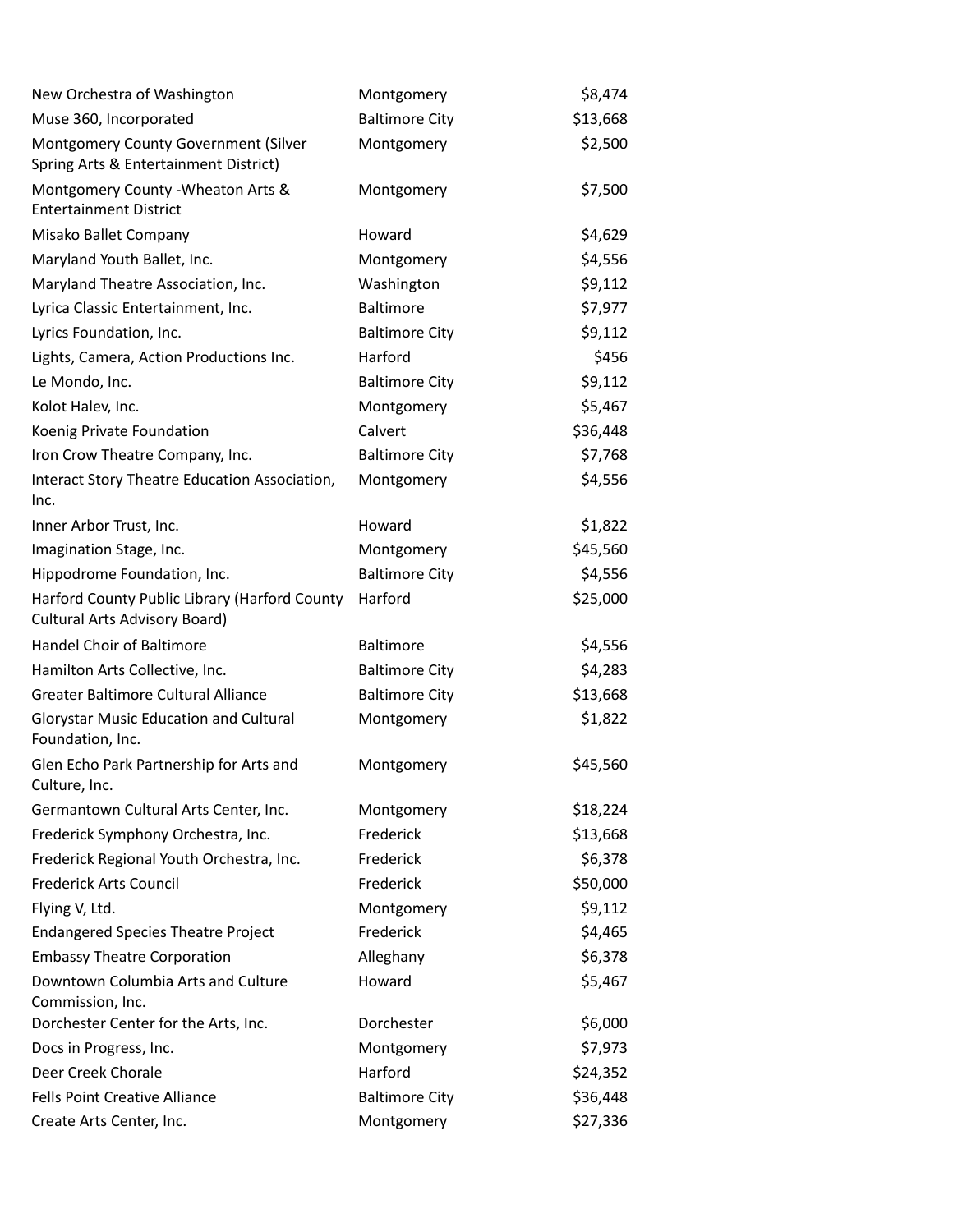| <b>Compass Rose Studio Theater</b>                  | Anne Arundel            | \$7,290  |
|-----------------------------------------------------|-------------------------|----------|
| The Columbia Orchestra of Howard County,            | Howard                  | \$1,813  |
| Inc.                                                |                         |          |
| Columbia Festival, Inc.                             | Howard                  | \$22,780 |
| Columbia Center for Theatrical Arts, Inc.           | Howard                  | \$27,336 |
| CityLit Project, Inc.                               | <b>Baltimore City</b>   | \$9,112  |
| Children's Theatre of Annapolis, Inc.               | Anne Arundel            | \$5,467  |
| Children's Chorus of Maryland                       | <b>Baltimore</b>        | \$27,336 |
| Chester River Chorale, Inc.                         | Kent                    | \$4,556  |
| Chesapeake Shakespeare Company                      | <b>Baltimore City</b>   | \$27,336 |
| Chesapeake Film Festival                            | Talbot                  | \$3,645  |
| Chesapeake Chorale                                  | Prince George's         | \$2,278  |
| Chesapeake Arts Center, Inc.                        | Anne Arundel            | \$18,224 |
| Central Baltimore Partnership, Inc.                 | <b>Baltimore City</b>   | \$3,375  |
| Center State Associates, Inc.                       | <b>Baltimore City</b>   | \$45,560 |
| <b>Cecil County Arts Council</b>                    | Cecil                   | \$20,000 |
| Carpe Diem Arts, Inc.                               | Montgomery              | \$10,023 |
| Candlelight Concert Society, Inc.                   | Howard                  | \$11,846 |
| Brown Box Theatre Project, Inc.                     | Worcester               | \$27,336 |
| Bristol Players, Inc.                               | <b>Baltimore City</b>   | \$3,280  |
| Best Medicine Rep, Inc.                             | Montgomery              | \$1,822  |
| Bas Melech Performing Arts Center, Inc.             | <b>Baltimore City</b>   | \$27,336 |
| Baltimore's Festival of the Arts, Inc.              | <b>Baltimore City</b>   | \$9,112  |
| Baltimore Symphony Orchestra, Inc.                  | <b>Baltimore City</b>   | \$45,560 |
| Baltimore Rock Opera Society, Inc.                  | <b>Baltimore City</b>   | \$10,934 |
| Baltimore Office of Promotion and Arts              | <b>Baltimore City</b>   | \$32,000 |
| Baltimore Museum of Art, Inc.                       | <b>Baltimore City</b>   | \$45,560 |
| Baltimore Improv Group Inc.                         | <b>Baltimore City</b>   | \$9,112  |
| <b>Baltimore Concert Opera</b>                      | <b>Baltimore City</b>   | \$13,668 |
| <b>Baltimore Arts Realty Corporation</b>            | <b>Baltimore City</b>   | \$1,891  |
| Bach Concert Series, Inc.                           | <b>Baltimore City</b>   | \$13,668 |
| Authentic Community Theatre, Inc.                   | Washington              | \$12,757 |
| Audrey Herman Spotlighters Theatre, Inc.            | <b>Baltimore City</b>   | \$19,864 |
| Artstream, Inc.                                     | Montgomery              | \$17,753 |
| Arts On Stage, Ltd.                                 | <b>Baltimore County</b> | \$13,66  |
| Arts for the Aging, Inc.                            | Montgomery              | \$5,022  |
| Arts and Humanities Council of Montgomery<br>County | Montgomery              | \$50,000 |
| Artpreneurs, Inc.                                   | Montgomery              | \$27,336 |
| Art Works Studio School, Inc.                       | Prince George's         | \$22,328 |
| Art Institute and Gallery, Inc.                     | Wicomico                | \$5,631  |
| Annapolis Symphony Orchestra, Inc.                  | Anne Arundel            | \$36,448 |
| Annapolis Summer Garden Theatre, Inc.               | Anne Arundel            | \$9,112  |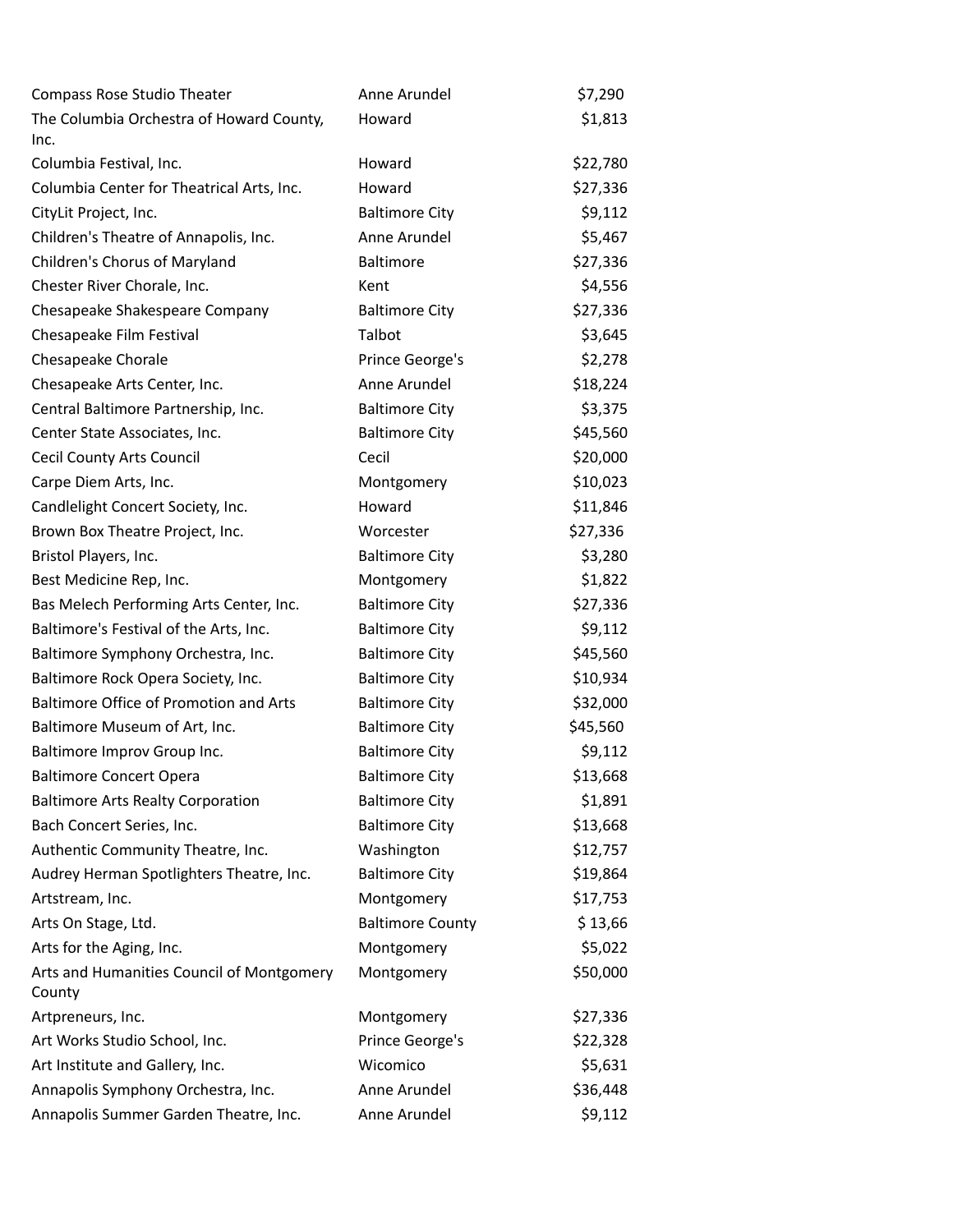| Annapolis Shakespear Company, Inc.     | Anne Arundel          | \$27,336 |
|----------------------------------------|-----------------------|----------|
| Annapolis Film Inc.                    | Anne Arundel          | \$27,336 |
| <b>Allegany Arts Council</b>           | Alleghany             | \$20,000 |
| AFI Silver Theatre and Cultural Center | Montgomery            | \$45,560 |
| Adventure Theatre, Inc.                | Montgomery            | \$45,560 |
| Academy Art Museum                     | Talbot                | \$4,556  |
| Derrick A. Michaels                    | <b>Baltimore City</b> | \$1,630  |
| Cheick Hamala Diabate                  | Montgomery            | \$5,520  |
| Rhome Anderson                         | Prince George's       | \$780    |
| Denise M. Jones                        | Montgomery            | \$1,000  |
| Ariel Foster                           | <b>Baltimore City</b> | \$3,564  |
| D. Asia Smith                          | Prince George's       | \$3,000  |
| Greta Ehrig                            | Montgomery            | \$8,578  |
| Geeta Raj                              | Prince George's       | \$4,768  |
| Nechama Frier                          | <b>Baltimore City</b> | \$3,000  |
| Shavaun Hairston                       | Prince George's       | \$1,936  |
| <b>Shalom Dubas</b>                    | Montgomery            | \$4,250  |
| Ruby Bassford                          | Carroll               | \$3,870  |
| Paul W. Coyle                          | Baltimore             | \$5,000  |
| Antoinette Martine Suiter              | <b>Baltimore City</b> | \$1,999  |
| Mia Eve Rollow                         | Howard                | \$2,000  |
| Hedieh J Ilchi                         | Montgomery            | \$5,000  |
| Cindy Rosenberg                        | Carroll               | \$4,033  |
| Reynard Taylor, Jr.                    | <b>Baltimore City</b> | \$2,400  |
| <b>Christopher Holmes</b>              | Prince George's       | \$2,500  |
| Jennifer Bernhard Hatfield             | Frederick             | \$5,000  |
| Patrick Payne                          | Prince George's       | \$6,200  |
| John Leach                             | Prince George's       | \$1,500  |
| Cynthia Fay Golding                    | Queen Anne's          | \$4,725  |
| Katherine Moulton                      | <b>Baltimore City</b> | \$1,900  |
| Romeir Mendez                          | Baltimore             | \$3,870  |
| <b>Mark Antony Russell</b>             | Baltimore             | \$3,225  |
| Phylicia C. Ghee                       | Baltimore             | \$,500   |
| <b>Shelton Hawkins</b>                 | Talbot                | \$5,000  |
| Tatiana Sarbinska                      | Frederick             | \$2,900  |
| Jordan Faye Block                      | <b>Baltimore City</b> | \$6,900  |
| Hyojin Ahn                             | Montgomery            | \$2,000  |
| Dwight McNair Smith                    | Montgomery            | \$1,516  |
| Hae Won Sohn                           | <b>Baltimore City</b> | \$2,400  |
| Calvin Henry                           | Prince George's       | \$3,415  |
| Natasha Kelly                          | Prince George's       | \$5,000  |
| Randell Hunt Prothro, Jr.              | Washington            | \$6,900  |
| Anne Gill                              | <b>Baltimore City</b> | \$1,700  |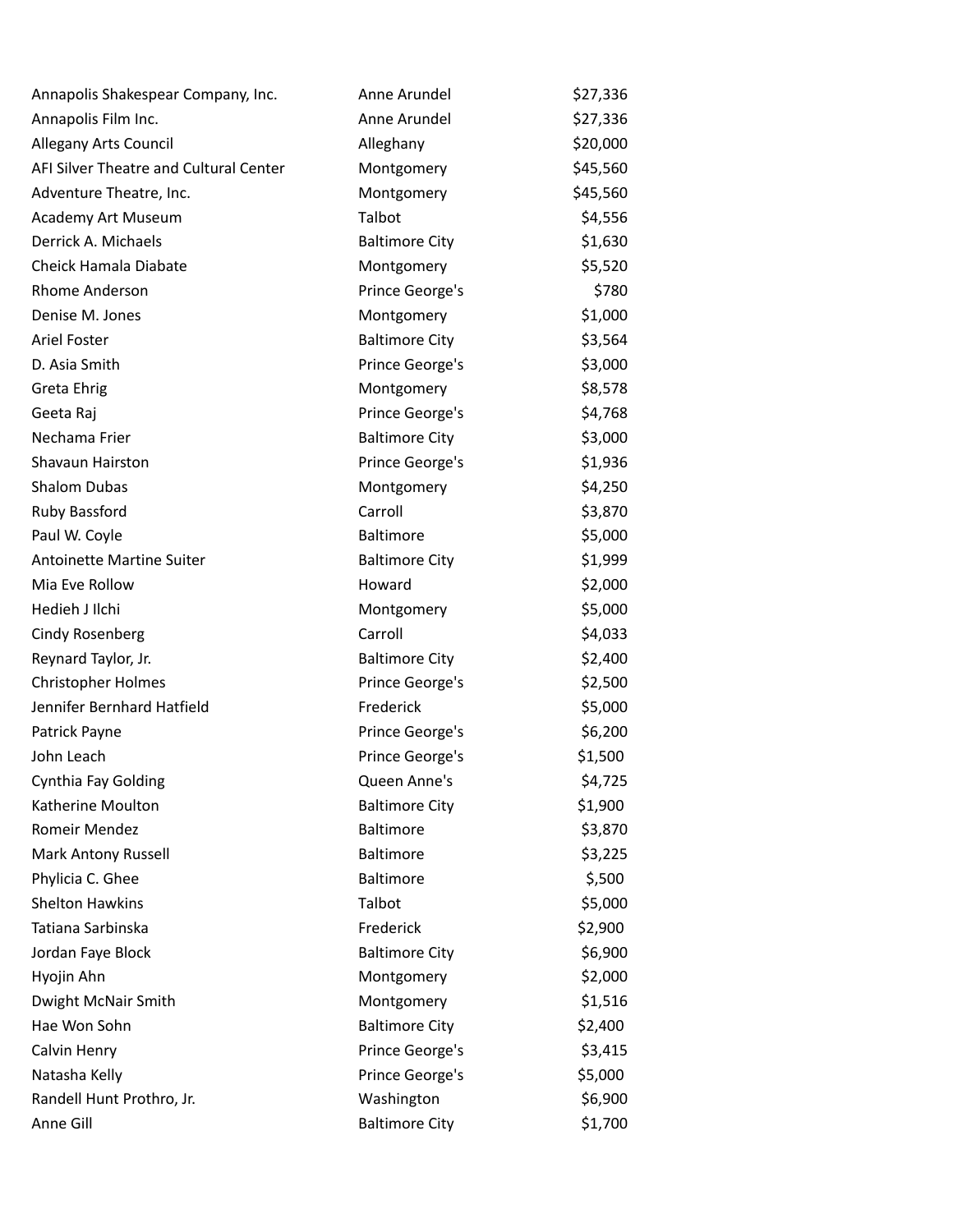| Worcester             | \$3,000 |
|-----------------------|---------|
| Prince George's       | \$4,000 |
| Montgomery            | \$3,800 |
| <b>Baltimore City</b> | \$6,508 |
| Frederick             | \$3,340 |
| Anne Arundel          | \$3,816 |
| Anne Arundel          | \$1,800 |
| Prince George's       | \$2,300 |
| Kent                  | \$4,285 |
| Prince George's       | \$8,750 |
| <b>Baltimore City</b> | \$1,300 |
| Worcester             | \$4,851 |
| <b>Baltimore</b>      | \$8,460 |
| Anne Arundel          | \$1,400 |
| <b>Baltimore City</b> | \$1200  |
| Prince George's       | \$1,200 |
| <b>Baltimore City</b> | \$1,500 |
| Montgomery            | \$1,508 |
| <b>Baltimore</b>      | \$4,671 |
| Montgomery            | \$5,124 |
| <b>Baltimore</b>      | \$2,000 |
| Baltimore             | \$4,000 |
| Somerset              | \$1,900 |
| <b>Baltimore City</b> | \$6,530 |
| Harford               | \$1,105 |
| <b>Baltimore City</b> | \$4,303 |
| Harford               | \$3,440 |
| Anne Arundel          | \$3,395 |
| <b>Baltimore City</b> | \$2,000 |
| Montgomery            | \$6,965 |
| Anne Arundel          | \$5,000 |
| Prince George's       | \$1,550 |
| Montgomery            | \$2,000 |
| <b>Baltimore</b>      | \$3,000 |
| Anne Arundel          | \$3,700 |
| Prince George's       | \$4,528 |
| Montgomery            | \$1,997 |
| <b>Baltimore</b>      | \$2,510 |
| Prince George's       | \$1,500 |
| Montgomery            | \$3,950 |
| Prince George's       | \$3,000 |
| Prince George's       | \$710   |
| <b>Baltimore</b>      | \$1,000 |
|                       |         |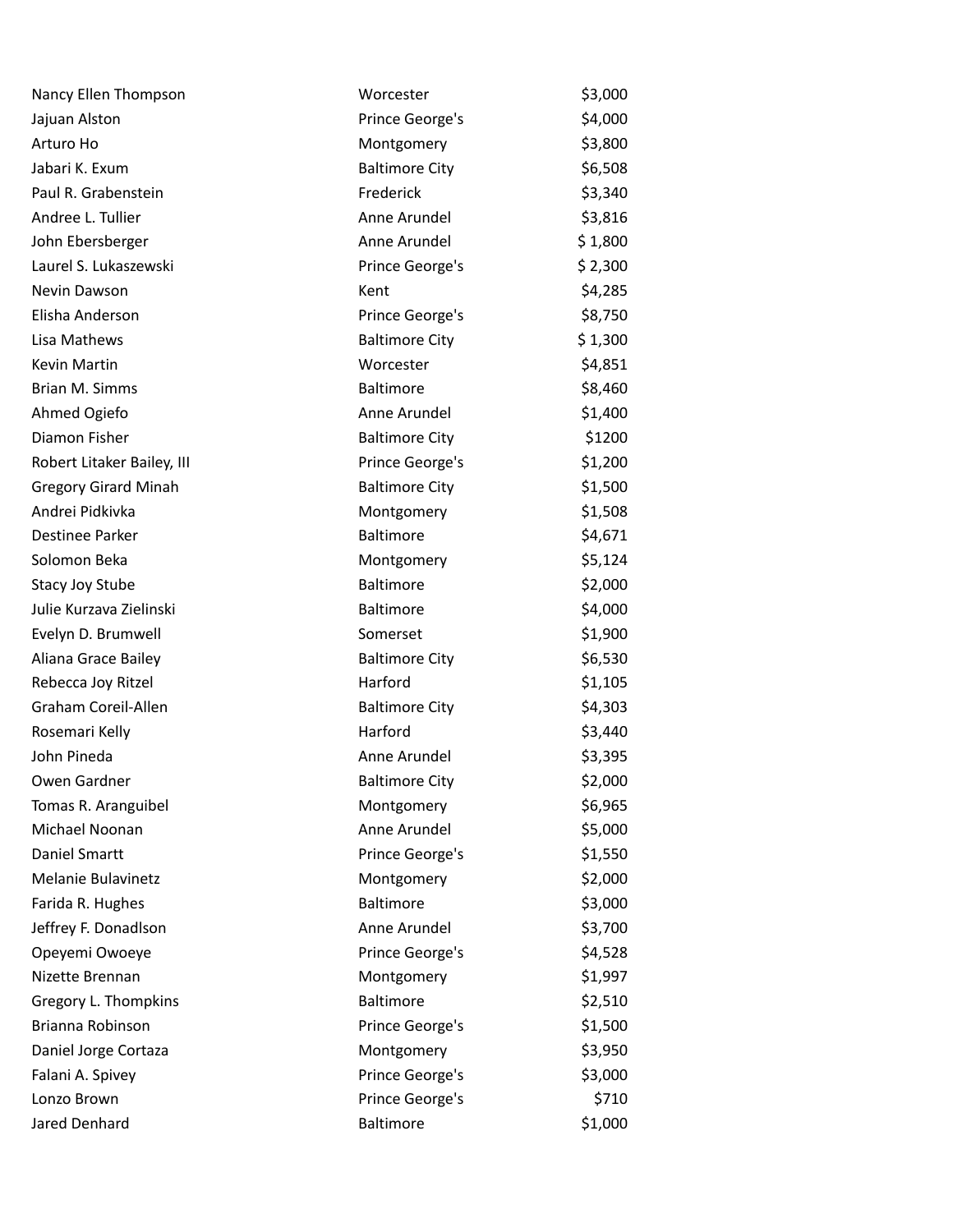| <b>Christopher Ousley</b>  | Prince George's       | \$1,625 |
|----------------------------|-----------------------|---------|
| Amadou Kouyate             | <b>Baltimore</b>      | \$2,400 |
| Melissa A. Gryder          | Anne Arundel          | \$1,000 |
| Kendall D. Adams           | <b>Baltimore City</b> | \$1,995 |
| Joanne Tucker              | Carroll               | \$4,845 |
| Jessica Myhre              | Prince George's       | \$1,950 |
| Sophie Amelkin             | Montgomery            | \$4,645 |
| Lucas Scaros               | Montgomery            | \$1,400 |
| <b>Herbert Kinobe</b>      | Baltimore             | \$1,200 |
| David K. Hildebrand        | Anne Arundel          | \$6,890 |
| Antonio-Angel Vega         | Montgomery            | \$4,205 |
| Stephen Smith              | Montgomery            | \$3,000 |
| Timothy Allen Miskimon     | Baltimore             | \$1,975 |
| Jeffrey Stern              | <b>Baltimore City</b> | \$2,117 |
| Lena Seikaly               | Prince George's       | \$2,000 |
| Sarah Halcott              | Wicomico              | \$4,663 |
| Derrick Griffin            | <b>Baltimore City</b> | \$9,060 |
| Carl Lacy Cragway          | <b>Baltimore</b>      | \$1,774 |
| Elizabeth Evitts Dickinson | <b>Baltimore City</b> | \$5,000 |
| Elizabeth Lucas            | Frederick             | \$5,000 |
| Stacy L. Moreland          | St. Mary's            | \$1,905 |
| Martina Sestakova          | Montgomery            | \$500   |
| Jason Calhoun              | Prince George's       | \$2,000 |
| Rachel Anne Warren         | Frederick             | \$3,000 |
| Anne Nesmith               | Prince George's       | \$1,484 |
| <b>Trevon Cook</b>         | Prince George's       | \$3,900 |
| Malkia Kokuyamba Lydia     | Prince George's       | \$3,133 |
| Jason Magid                | <b>Baltimore City</b> | \$800   |
| Jamie Lee Naluai           | St. Mary's            | \$2,000 |
| Catherine Lindquist        | Anne Arundel          | \$3,675 |
| Kolby Kennedy              | <b>Baltimore City</b> | \$948   |
| Tahra Bonds                | Prince George's       | \$5,000 |
| <b>Thomas Crowl</b>        | Carroll               | \$2,208 |
| Deborah Grossman           | Montgomery            | \$500   |
| marcus moody               | Prince George's       | \$1,000 |
| Micah Robinson             | Prince George's       | \$5,260 |
| Crystal Huston             | Cecil                 | \$3,488 |
| <b>Harry Connolly</b>      | Baltimore             | \$5,000 |
| Makis Bonds                | Prince George's       | \$2,675 |
| Campbell Millar            | Washington            | \$3,000 |
| <b>Tedrick Bonds</b>       | Prince George's       | \$7,900 |
| Andrew Tyson               | Prince George's       | \$1,800 |
| Karen Lovejoy              | Montgomery            | \$3,000 |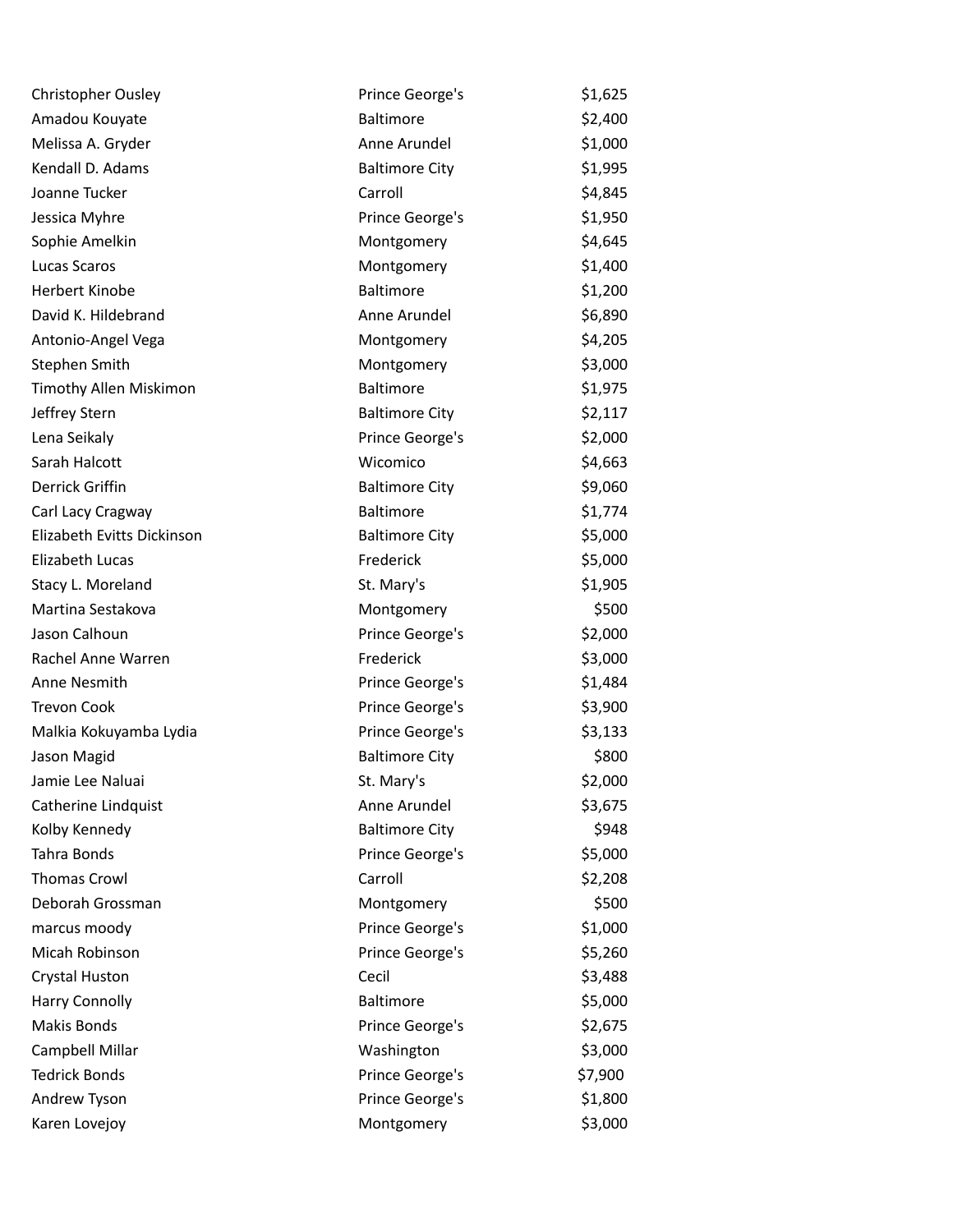| \$1,892<br>Alvin Adams<br><b>Baltimore City</b><br>\$3,300<br><b>Emmanuel Trifilio</b><br>Prince George's<br>Amber Eve Anderson<br><b>Baltimore City</b><br>\$2,000<br><b>Desmond Hammond</b><br><b>Baltimore City</b><br>\$4,500<br>Prince George's<br>\$5,737<br>Amy Bormet<br>Nasar Abadey<br>Prince George's<br>\$2,910<br>\$1,000<br><b>Dwight Flowers</b><br><b>Baltimore City</b><br>Anne Arundel<br>\$2,500<br>Sigrid Trumpy<br>Michael Odokara<br>Prince George's<br>\$4,650<br>\$2,220<br><b>Edward Waters</b><br>Frederick<br>Alena Budd<br>Prince George's<br>\$1,403<br>Marc Nobleman<br>\$10,000<br>Montgomery<br>Norman Shankle<br>Baltimore<br>\$2,500<br><b>Erick Sahler</b><br>Wicomico<br>\$4,122<br>Adele Schmidt<br>\$1,500<br>Montgomery<br>Anne Arundel<br>\$4,526<br>Marquis Gasque<br>Stephanie Gad<br>Prince George's<br>\$2,150<br>\$3,200<br><b>Baltimore</b><br>Raquel Algarin<br>Steve Wanna<br>\$4,250<br>Prince George's<br><b>Charles Thomas</b><br>\$2,500<br>Montgomery<br>\$5,000<br>Joan Chaney<br>Garrett<br>\$1,640<br>Jade Young<br>Prince George's<br>Daniel Stuart<br>\$2,400<br>Montgomery<br>Asha Santee<br>Prince George's<br>\$10,000<br>Patricia Lent<br>\$2,790<br>Montgomery<br><b>Steve Novosel</b><br>Prince George's<br>\$1,000<br>\$8,600<br>Christopher Kojzar<br><b>Baltimore City</b><br>\$3,000<br><b>Baltimore City</b><br>Molly Moores<br><b>Michael Harris</b><br>Baltimore<br>\$2,330<br>\$1,250<br>Laurance Melton<br>Prince George's<br>Yuh Okano<br>\$2,000<br>Kent<br>Rhonda Robinson<br>\$3,765<br><b>Baltimore City</b><br>Alyscia Cunningham<br>Montgomery<br>\$8,086<br>Katie Shlon<br>\$3,277<br><b>Baltimore City</b><br>Jeffrey Auxer<br>Worcester<br>\$6,000<br>Joshua Altenburg<br>Howard<br>\$750<br>robert smith<br>\$3,554<br>Howard<br><b>Ebony Evans</b><br><b>Baltimore City</b><br>\$1,250<br>Allison O'Donnell<br>\$700<br>Montgomery<br>Liliane Blom<br>\$8,445<br>Montgomery<br><b>Brandon Felder</b><br>Prince George's<br>\$1,850<br>Frederick<br>\$5,000<br>Jeffrey Harrison | Kari Shea | Anne Arundel | \$3,000 |
|---------------------------------------------------------------------------------------------------------------------------------------------------------------------------------------------------------------------------------------------------------------------------------------------------------------------------------------------------------------------------------------------------------------------------------------------------------------------------------------------------------------------------------------------------------------------------------------------------------------------------------------------------------------------------------------------------------------------------------------------------------------------------------------------------------------------------------------------------------------------------------------------------------------------------------------------------------------------------------------------------------------------------------------------------------------------------------------------------------------------------------------------------------------------------------------------------------------------------------------------------------------------------------------------------------------------------------------------------------------------------------------------------------------------------------------------------------------------------------------------------------------------------------------------------------------------------------------------------------------------------------------------------------------------------------------------------------------------------------------------------------------------------------------------------------------------------------------------------------------------------------------------------------------------------------------------------------------------------------------------------------------------------------------------------------------------|-----------|--------------|---------|
|                                                                                                                                                                                                                                                                                                                                                                                                                                                                                                                                                                                                                                                                                                                                                                                                                                                                                                                                                                                                                                                                                                                                                                                                                                                                                                                                                                                                                                                                                                                                                                                                                                                                                                                                                                                                                                                                                                                                                                                                                                                                     |           |              |         |
|                                                                                                                                                                                                                                                                                                                                                                                                                                                                                                                                                                                                                                                                                                                                                                                                                                                                                                                                                                                                                                                                                                                                                                                                                                                                                                                                                                                                                                                                                                                                                                                                                                                                                                                                                                                                                                                                                                                                                                                                                                                                     |           |              |         |
|                                                                                                                                                                                                                                                                                                                                                                                                                                                                                                                                                                                                                                                                                                                                                                                                                                                                                                                                                                                                                                                                                                                                                                                                                                                                                                                                                                                                                                                                                                                                                                                                                                                                                                                                                                                                                                                                                                                                                                                                                                                                     |           |              |         |
|                                                                                                                                                                                                                                                                                                                                                                                                                                                                                                                                                                                                                                                                                                                                                                                                                                                                                                                                                                                                                                                                                                                                                                                                                                                                                                                                                                                                                                                                                                                                                                                                                                                                                                                                                                                                                                                                                                                                                                                                                                                                     |           |              |         |
|                                                                                                                                                                                                                                                                                                                                                                                                                                                                                                                                                                                                                                                                                                                                                                                                                                                                                                                                                                                                                                                                                                                                                                                                                                                                                                                                                                                                                                                                                                                                                                                                                                                                                                                                                                                                                                                                                                                                                                                                                                                                     |           |              |         |
|                                                                                                                                                                                                                                                                                                                                                                                                                                                                                                                                                                                                                                                                                                                                                                                                                                                                                                                                                                                                                                                                                                                                                                                                                                                                                                                                                                                                                                                                                                                                                                                                                                                                                                                                                                                                                                                                                                                                                                                                                                                                     |           |              |         |
|                                                                                                                                                                                                                                                                                                                                                                                                                                                                                                                                                                                                                                                                                                                                                                                                                                                                                                                                                                                                                                                                                                                                                                                                                                                                                                                                                                                                                                                                                                                                                                                                                                                                                                                                                                                                                                                                                                                                                                                                                                                                     |           |              |         |
|                                                                                                                                                                                                                                                                                                                                                                                                                                                                                                                                                                                                                                                                                                                                                                                                                                                                                                                                                                                                                                                                                                                                                                                                                                                                                                                                                                                                                                                                                                                                                                                                                                                                                                                                                                                                                                                                                                                                                                                                                                                                     |           |              |         |
|                                                                                                                                                                                                                                                                                                                                                                                                                                                                                                                                                                                                                                                                                                                                                                                                                                                                                                                                                                                                                                                                                                                                                                                                                                                                                                                                                                                                                                                                                                                                                                                                                                                                                                                                                                                                                                                                                                                                                                                                                                                                     |           |              |         |
|                                                                                                                                                                                                                                                                                                                                                                                                                                                                                                                                                                                                                                                                                                                                                                                                                                                                                                                                                                                                                                                                                                                                                                                                                                                                                                                                                                                                                                                                                                                                                                                                                                                                                                                                                                                                                                                                                                                                                                                                                                                                     |           |              |         |
|                                                                                                                                                                                                                                                                                                                                                                                                                                                                                                                                                                                                                                                                                                                                                                                                                                                                                                                                                                                                                                                                                                                                                                                                                                                                                                                                                                                                                                                                                                                                                                                                                                                                                                                                                                                                                                                                                                                                                                                                                                                                     |           |              |         |
|                                                                                                                                                                                                                                                                                                                                                                                                                                                                                                                                                                                                                                                                                                                                                                                                                                                                                                                                                                                                                                                                                                                                                                                                                                                                                                                                                                                                                                                                                                                                                                                                                                                                                                                                                                                                                                                                                                                                                                                                                                                                     |           |              |         |
|                                                                                                                                                                                                                                                                                                                                                                                                                                                                                                                                                                                                                                                                                                                                                                                                                                                                                                                                                                                                                                                                                                                                                                                                                                                                                                                                                                                                                                                                                                                                                                                                                                                                                                                                                                                                                                                                                                                                                                                                                                                                     |           |              |         |
|                                                                                                                                                                                                                                                                                                                                                                                                                                                                                                                                                                                                                                                                                                                                                                                                                                                                                                                                                                                                                                                                                                                                                                                                                                                                                                                                                                                                                                                                                                                                                                                                                                                                                                                                                                                                                                                                                                                                                                                                                                                                     |           |              |         |
|                                                                                                                                                                                                                                                                                                                                                                                                                                                                                                                                                                                                                                                                                                                                                                                                                                                                                                                                                                                                                                                                                                                                                                                                                                                                                                                                                                                                                                                                                                                                                                                                                                                                                                                                                                                                                                                                                                                                                                                                                                                                     |           |              |         |
|                                                                                                                                                                                                                                                                                                                                                                                                                                                                                                                                                                                                                                                                                                                                                                                                                                                                                                                                                                                                                                                                                                                                                                                                                                                                                                                                                                                                                                                                                                                                                                                                                                                                                                                                                                                                                                                                                                                                                                                                                                                                     |           |              |         |
|                                                                                                                                                                                                                                                                                                                                                                                                                                                                                                                                                                                                                                                                                                                                                                                                                                                                                                                                                                                                                                                                                                                                                                                                                                                                                                                                                                                                                                                                                                                                                                                                                                                                                                                                                                                                                                                                                                                                                                                                                                                                     |           |              |         |
|                                                                                                                                                                                                                                                                                                                                                                                                                                                                                                                                                                                                                                                                                                                                                                                                                                                                                                                                                                                                                                                                                                                                                                                                                                                                                                                                                                                                                                                                                                                                                                                                                                                                                                                                                                                                                                                                                                                                                                                                                                                                     |           |              |         |
|                                                                                                                                                                                                                                                                                                                                                                                                                                                                                                                                                                                                                                                                                                                                                                                                                                                                                                                                                                                                                                                                                                                                                                                                                                                                                                                                                                                                                                                                                                                                                                                                                                                                                                                                                                                                                                                                                                                                                                                                                                                                     |           |              |         |
|                                                                                                                                                                                                                                                                                                                                                                                                                                                                                                                                                                                                                                                                                                                                                                                                                                                                                                                                                                                                                                                                                                                                                                                                                                                                                                                                                                                                                                                                                                                                                                                                                                                                                                                                                                                                                                                                                                                                                                                                                                                                     |           |              |         |
|                                                                                                                                                                                                                                                                                                                                                                                                                                                                                                                                                                                                                                                                                                                                                                                                                                                                                                                                                                                                                                                                                                                                                                                                                                                                                                                                                                                                                                                                                                                                                                                                                                                                                                                                                                                                                                                                                                                                                                                                                                                                     |           |              |         |
|                                                                                                                                                                                                                                                                                                                                                                                                                                                                                                                                                                                                                                                                                                                                                                                                                                                                                                                                                                                                                                                                                                                                                                                                                                                                                                                                                                                                                                                                                                                                                                                                                                                                                                                                                                                                                                                                                                                                                                                                                                                                     |           |              |         |
|                                                                                                                                                                                                                                                                                                                                                                                                                                                                                                                                                                                                                                                                                                                                                                                                                                                                                                                                                                                                                                                                                                                                                                                                                                                                                                                                                                                                                                                                                                                                                                                                                                                                                                                                                                                                                                                                                                                                                                                                                                                                     |           |              |         |
|                                                                                                                                                                                                                                                                                                                                                                                                                                                                                                                                                                                                                                                                                                                                                                                                                                                                                                                                                                                                                                                                                                                                                                                                                                                                                                                                                                                                                                                                                                                                                                                                                                                                                                                                                                                                                                                                                                                                                                                                                                                                     |           |              |         |
|                                                                                                                                                                                                                                                                                                                                                                                                                                                                                                                                                                                                                                                                                                                                                                                                                                                                                                                                                                                                                                                                                                                                                                                                                                                                                                                                                                                                                                                                                                                                                                                                                                                                                                                                                                                                                                                                                                                                                                                                                                                                     |           |              |         |
|                                                                                                                                                                                                                                                                                                                                                                                                                                                                                                                                                                                                                                                                                                                                                                                                                                                                                                                                                                                                                                                                                                                                                                                                                                                                                                                                                                                                                                                                                                                                                                                                                                                                                                                                                                                                                                                                                                                                                                                                                                                                     |           |              |         |
|                                                                                                                                                                                                                                                                                                                                                                                                                                                                                                                                                                                                                                                                                                                                                                                                                                                                                                                                                                                                                                                                                                                                                                                                                                                                                                                                                                                                                                                                                                                                                                                                                                                                                                                                                                                                                                                                                                                                                                                                                                                                     |           |              |         |
|                                                                                                                                                                                                                                                                                                                                                                                                                                                                                                                                                                                                                                                                                                                                                                                                                                                                                                                                                                                                                                                                                                                                                                                                                                                                                                                                                                                                                                                                                                                                                                                                                                                                                                                                                                                                                                                                                                                                                                                                                                                                     |           |              |         |
|                                                                                                                                                                                                                                                                                                                                                                                                                                                                                                                                                                                                                                                                                                                                                                                                                                                                                                                                                                                                                                                                                                                                                                                                                                                                                                                                                                                                                                                                                                                                                                                                                                                                                                                                                                                                                                                                                                                                                                                                                                                                     |           |              |         |
|                                                                                                                                                                                                                                                                                                                                                                                                                                                                                                                                                                                                                                                                                                                                                                                                                                                                                                                                                                                                                                                                                                                                                                                                                                                                                                                                                                                                                                                                                                                                                                                                                                                                                                                                                                                                                                                                                                                                                                                                                                                                     |           |              |         |
|                                                                                                                                                                                                                                                                                                                                                                                                                                                                                                                                                                                                                                                                                                                                                                                                                                                                                                                                                                                                                                                                                                                                                                                                                                                                                                                                                                                                                                                                                                                                                                                                                                                                                                                                                                                                                                                                                                                                                                                                                                                                     |           |              |         |
|                                                                                                                                                                                                                                                                                                                                                                                                                                                                                                                                                                                                                                                                                                                                                                                                                                                                                                                                                                                                                                                                                                                                                                                                                                                                                                                                                                                                                                                                                                                                                                                                                                                                                                                                                                                                                                                                                                                                                                                                                                                                     |           |              |         |
|                                                                                                                                                                                                                                                                                                                                                                                                                                                                                                                                                                                                                                                                                                                                                                                                                                                                                                                                                                                                                                                                                                                                                                                                                                                                                                                                                                                                                                                                                                                                                                                                                                                                                                                                                                                                                                                                                                                                                                                                                                                                     |           |              |         |
|                                                                                                                                                                                                                                                                                                                                                                                                                                                                                                                                                                                                                                                                                                                                                                                                                                                                                                                                                                                                                                                                                                                                                                                                                                                                                                                                                                                                                                                                                                                                                                                                                                                                                                                                                                                                                                                                                                                                                                                                                                                                     |           |              |         |
|                                                                                                                                                                                                                                                                                                                                                                                                                                                                                                                                                                                                                                                                                                                                                                                                                                                                                                                                                                                                                                                                                                                                                                                                                                                                                                                                                                                                                                                                                                                                                                                                                                                                                                                                                                                                                                                                                                                                                                                                                                                                     |           |              |         |
|                                                                                                                                                                                                                                                                                                                                                                                                                                                                                                                                                                                                                                                                                                                                                                                                                                                                                                                                                                                                                                                                                                                                                                                                                                                                                                                                                                                                                                                                                                                                                                                                                                                                                                                                                                                                                                                                                                                                                                                                                                                                     |           |              |         |
|                                                                                                                                                                                                                                                                                                                                                                                                                                                                                                                                                                                                                                                                                                                                                                                                                                                                                                                                                                                                                                                                                                                                                                                                                                                                                                                                                                                                                                                                                                                                                                                                                                                                                                                                                                                                                                                                                                                                                                                                                                                                     |           |              |         |
|                                                                                                                                                                                                                                                                                                                                                                                                                                                                                                                                                                                                                                                                                                                                                                                                                                                                                                                                                                                                                                                                                                                                                                                                                                                                                                                                                                                                                                                                                                                                                                                                                                                                                                                                                                                                                                                                                                                                                                                                                                                                     |           |              |         |
|                                                                                                                                                                                                                                                                                                                                                                                                                                                                                                                                                                                                                                                                                                                                                                                                                                                                                                                                                                                                                                                                                                                                                                                                                                                                                                                                                                                                                                                                                                                                                                                                                                                                                                                                                                                                                                                                                                                                                                                                                                                                     |           |              |         |
|                                                                                                                                                                                                                                                                                                                                                                                                                                                                                                                                                                                                                                                                                                                                                                                                                                                                                                                                                                                                                                                                                                                                                                                                                                                                                                                                                                                                                                                                                                                                                                                                                                                                                                                                                                                                                                                                                                                                                                                                                                                                     |           |              |         |
|                                                                                                                                                                                                                                                                                                                                                                                                                                                                                                                                                                                                                                                                                                                                                                                                                                                                                                                                                                                                                                                                                                                                                                                                                                                                                                                                                                                                                                                                                                                                                                                                                                                                                                                                                                                                                                                                                                                                                                                                                                                                     |           |              |         |
|                                                                                                                                                                                                                                                                                                                                                                                                                                                                                                                                                                                                                                                                                                                                                                                                                                                                                                                                                                                                                                                                                                                                                                                                                                                                                                                                                                                                                                                                                                                                                                                                                                                                                                                                                                                                                                                                                                                                                                                                                                                                     |           |              |         |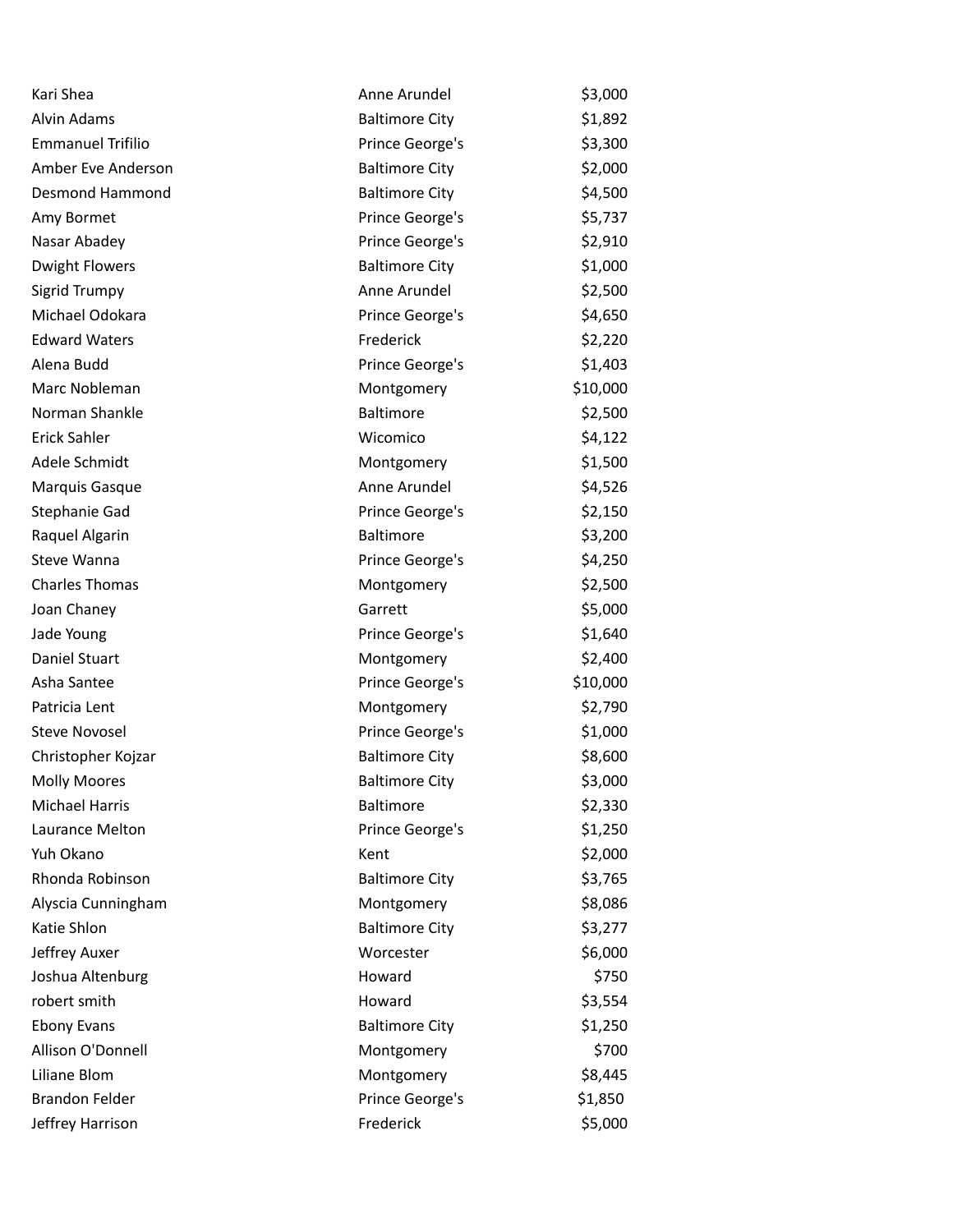| Melinda Fabian                                            | Harford               | \$600    |
|-----------------------------------------------------------|-----------------------|----------|
| Nicholas Eisele                                           | <b>Baltimore City</b> | \$2,850  |
| Andrea Sauer                                              | Harford               | \$2,400  |
| Asher Herzog                                              | <b>Baltimore City</b> | \$1,000  |
| Carol Vogel                                               | Anne Arundel          | \$4,452  |
| LaToya Peoples                                            | <b>Baltimore City</b> | \$3,237  |
| James Baseman                                             | <b>Baltimore City</b> | \$1,000  |
| Simone Baron                                              | Montgomery            | \$7,900  |
| Mark Merella                                              | Montgomery            | \$3,000  |
| Kenneth Clemons                                           | <b>Baltimore City</b> | \$1,092  |
| Sean Kroner                                               | Cecil                 | \$2,000  |
| Nicole Boguslaw                                           | <b>Baltimore City</b> | \$1,960  |
| Joy Postell                                               | <b>Baltimore City</b> | \$8,000  |
| Patrick McMinn                                            | <b>Baltimore City</b> | \$3,600  |
| John Morogiello                                           | Montgomery            | \$2,000  |
| <b>Barry Louis Polisar</b>                                | Montgomery            | \$4,398  |
| Shawn Smallwood                                           | <b>Baltimore</b>      | \$1,000  |
| Jeffrey Reed                                              | <b>Baltimore</b>      | \$5,500  |
| Vick Gisin                                                | Howard                | \$4,727  |
| Jo Anne Moore                                             | <b>Baltimore City</b> | \$2,114  |
| Jason Wilson                                              | Howard                | \$1,000  |
| Michael Raitzyk                                           | <b>Baltimore City</b> | \$2,700  |
| Alan Blackman                                             | <b>Baltimore City</b> | \$4,520  |
| Linda Jacobson                                            | Baltimore             | \$6,000  |
| <b>Edward Goldstein</b>                                   | <b>Baltimore</b>      | \$3,000  |
| Nicholas Barnes                                           | Montgomery            | \$5,000  |
| Caryl Henry-Alexander                                     | Prince George's       | \$7,200  |
| Vivian Tanga                                              | <b>Baltimore City</b> | \$2,663  |
| Denise Schneider                                          | <b>Baltimore</b>      | \$4,575  |
| Justin Winkel                                             | <b>Baltimore</b>      | \$3,000  |
| <b>Marian Glebes</b>                                      | <b>Baltimore City</b> | \$8,000  |
| Youth Resiliency Institute / Fusion<br>Partnerships, Inc. | <b>Baltimore City</b> | \$27,336 |
| Young Artists of America, Inc.                            | Montgomery            | \$9,841  |
| Young Audiences of Maryland, Inc.                         | <b>Baltimore City</b> | \$24,256 |
| Writers Center, Inc.                                      | Montgomery            | \$13,668 |
| <b>World Arts Focus</b>                                   | Prince George's       | \$45,560 |
| Wide Angle Youth Media                                    | <b>Baltimore City</b> | \$4,556  |
| Wheaton Wonders, Inc.                                     | Montgomery            | \$2,916  |
| Washington Revels, Inc.                                   | Montgomery            | \$27,336 |
| Washington Metropolitan Gamer Symphony<br>Orchestra       | Montgomery            | \$2,734  |
| Washington County Museum of Fine Arts                     | Washington            | \$18,224 |